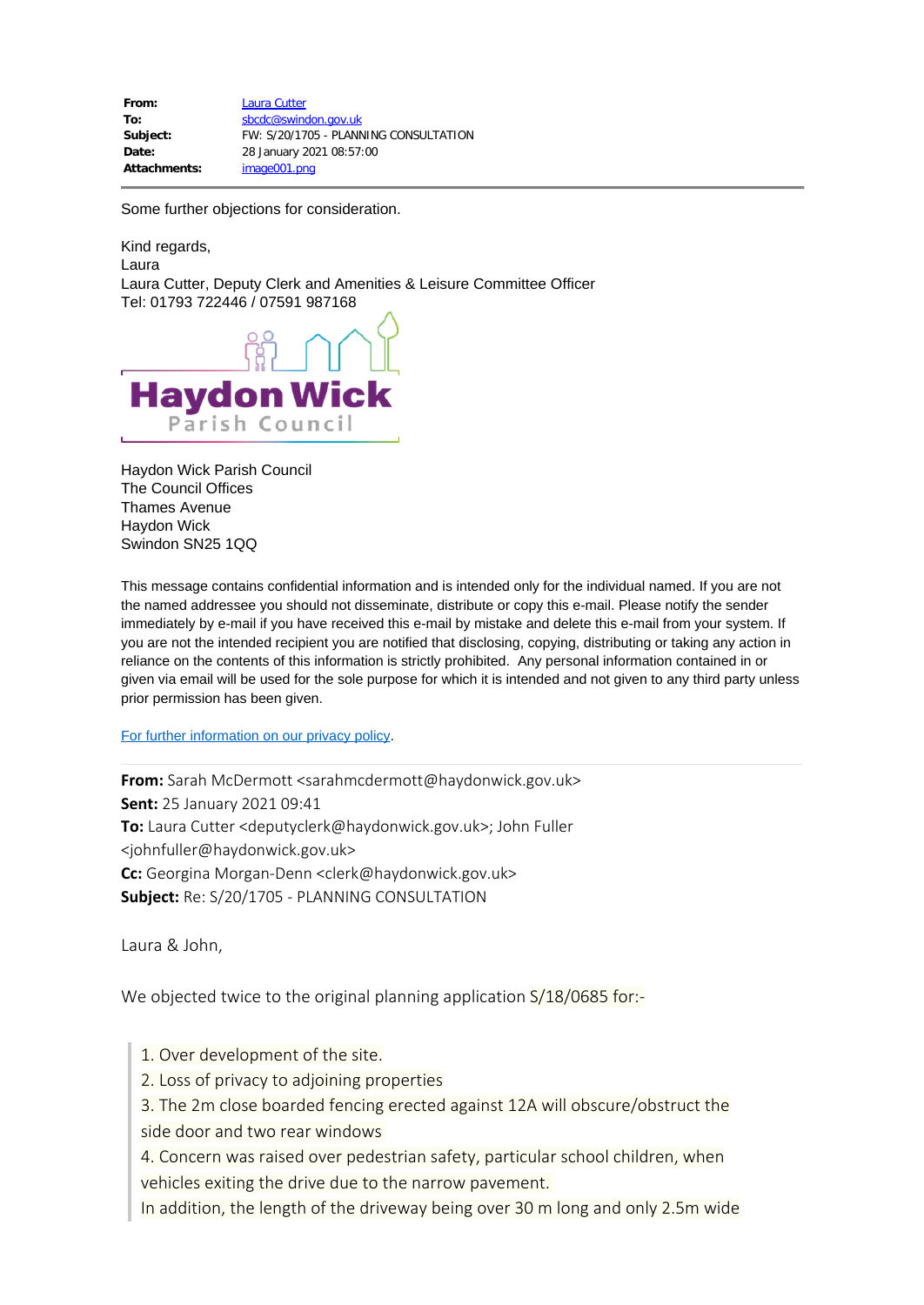with no passing bays would mean that traffic would have to park on a narrow road and dangerous bend when waiting for vehicles to exit the driveway.

## And then

1. Over development of the site.

2. Detrimental impact on the village scene in relation to the character of the area and loss of amenity for local residents.

3. Loss of privacy to adjoining properties.

4. Insufficient on site and off road parking (Backland and infill development must make adequate provision for car parking for existing and new dwellings). In addition, concerns are raised regarding pedestrian safety particularly as the exit to the development is in close proximity to a blind bend and school entrances. 5. The Parish Council is fully in support of the objections submitted by the local residents of the High Street.

The Parish Council also requests that the Construction Method Statement, section 10 which state that the intended hours for construction work is Monday to Friday between 8 am to 6 pm. be restricted to the hours detailed below. The proposed development is in close proximity to two school entrances, and there is no off or on road parking facility in the area for construction vehicles, particularly during the school run periods. Monday- Friday: no construction work or construction vehicles before 9.15 am Monday to Thursday: no construction work or construction vehicles between 2.30 p.m. – 3.45 pm Friday: no construction work or construction vehicles between 12.30 pm and 1.45 pm

And the application was granted.

This new application S/20/1705, appears to be bigger, and they have removed the garage, therefore reducing the parking spaces. My view is that this application still has the same issues as the first.

And we should object on similar grounds. The only objection we need to remove is the one about "objections submitted by residents" as there doesn't appear to be any this time.

Sarah

**From:** Laura Cutter [<deputyclerk@haydonwick.gov.uk](mailto:deputyclerk@haydonwick.gov.uk)> **Sent:** 25 January 2021 08:53 **To:** Adam John [<adamjohn@haydonwick.gov.uk](mailto:adamjohn@haydonwick.gov.uk)>; Alex Roupelis [<alexroupelis@haydonwick.gov.uk](mailto:alexroupelis@haydonwick.gov.uk)>; Ellen Bakerlee [<ellenbakerlee@haydonwick.gov.uk](mailto:ellenbakerlee@haydonwick.gov.uk)>; John Fuller [<johnfuller@haydonwick.gov.uk](mailto:johnfuller@haydonwick.gov.uk)>; Linda Brown [<lindabrown@haydonwick.gov.uk](mailto:lindabrown@haydonwick.gov.uk)>; Linda Rhys-Jones <[lindarhysjones@haydonwick.gov.uk](mailto:lindarhysjones@haydonwick.gov.uk)>; Rebecca Ross [<rebeccaross@haydonwick.gov.uk](mailto:rebeccaross@haydonwick.gov.uk)>; Sarah McDermott <[sarahmcdermott@haydonwick.gov.uk>](mailto:sarahmcdermott@haydonwick.gov.uk); Vinay Manro [<vinaymanro@haydonwick.gov.uk](mailto:vinaymanro@haydonwick.gov.uk)> **Cc:** Georgina Morgan-Denn [<clerk@haydonwick.gov.uk](mailto:clerk@haydonwick.gov.uk)> **Subject:** S/20/1705 - PLANNING CONSULTATION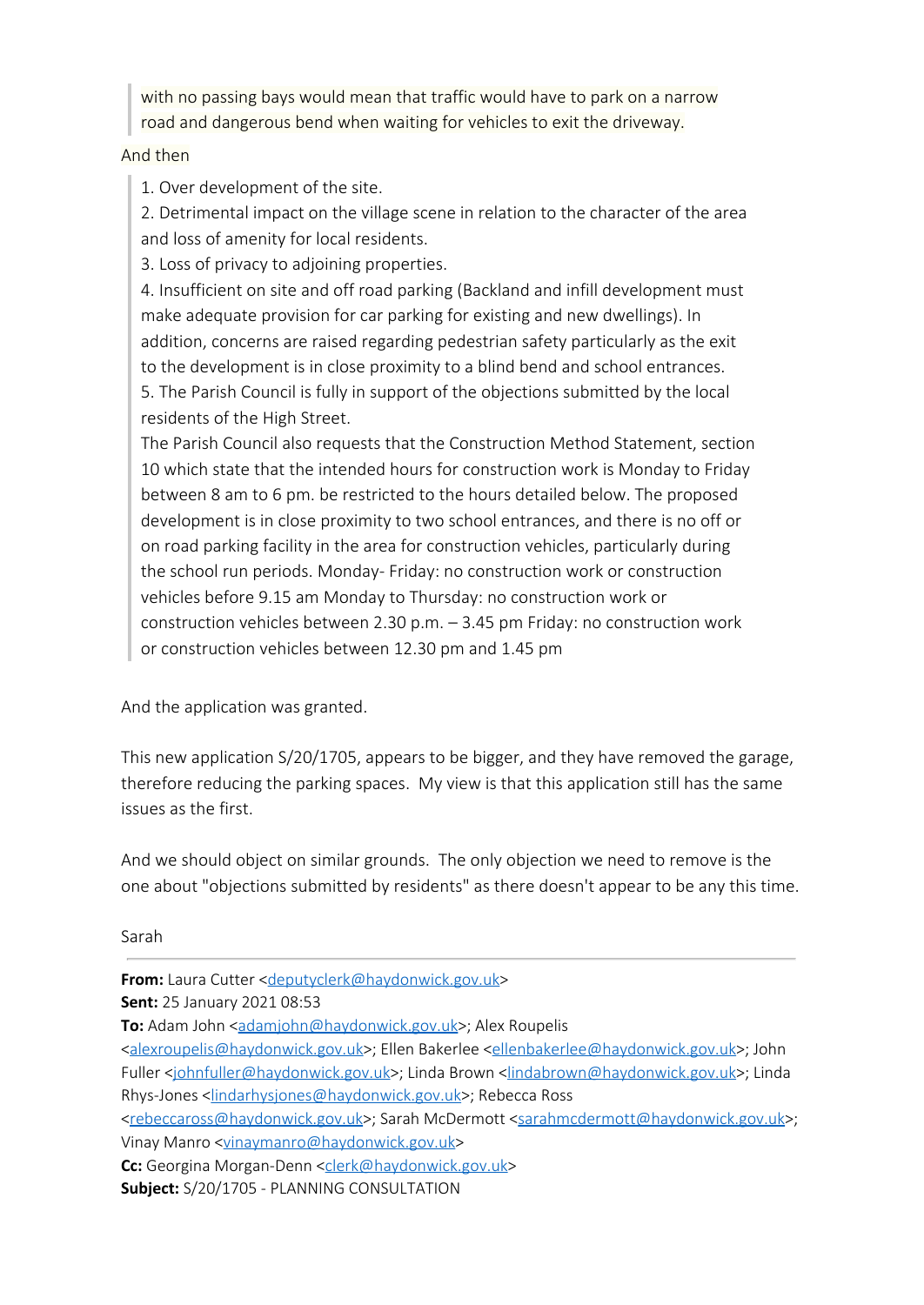Good morning,

We received the attached planning application after the agenda for January had been circulated. Unfortunately, SBC has said they cannot provide us with an extension until 17th February (following the next P&H meeting) as the determination date is the 9th February.

Please can you review and provide any comments to us in relation to this application by the end of the week? The deadline is the 2nd February 2021.

Kind regards, Laura

Laura Cutter, Deputy Clerk and Amenities & Leisure Committee Officer Tel: 01793 722446 / 07591 987168

Haydon Wick Parish Council The Council Offices Thames Avenue Haydon Wick Swindon SN25 1QQ

This message contains confidential information and is intended only for the individual named. If you are not the named addressee you should not disseminate, distribute or copy this e-mail. Please notify the sender immediately by e-mail if you have received this e-mail by mistake and delete this e-mail from your system. If you are not the intended recipient you are notified that disclosing, copying, distributing or taking any action in reliance on the contents of this information is strictly prohibited. Any personal information contained in or given via email will be used for the sole purpose for which it is intended and not given to any third party unless prior permission has been given.

For further information on our privacy policy.

-----Original Message----- From: [sbcdc@swindon.gov.uk](mailto:sbcdc@swindon.gov.uk) [<sbcdc@swindon.gov.uk](mailto:sbcdc@swindon.gov.uk)> Sent: 12 January 2021 14:21 To: Kim Hall <[admin@haydonwick.gov.uk>](mailto:admin@haydonwick.gov.uk) Subject: ExternalS/20/1705 - PLANNING CONSULTATION

Dear Sir/Madam,

Please find enclosed planning application consultation letter. All comments should be sent to [sbcdc@swindon.gov.uk](mailto:sbcdc@swindon.gov.uk).

Regards,

Planning Department